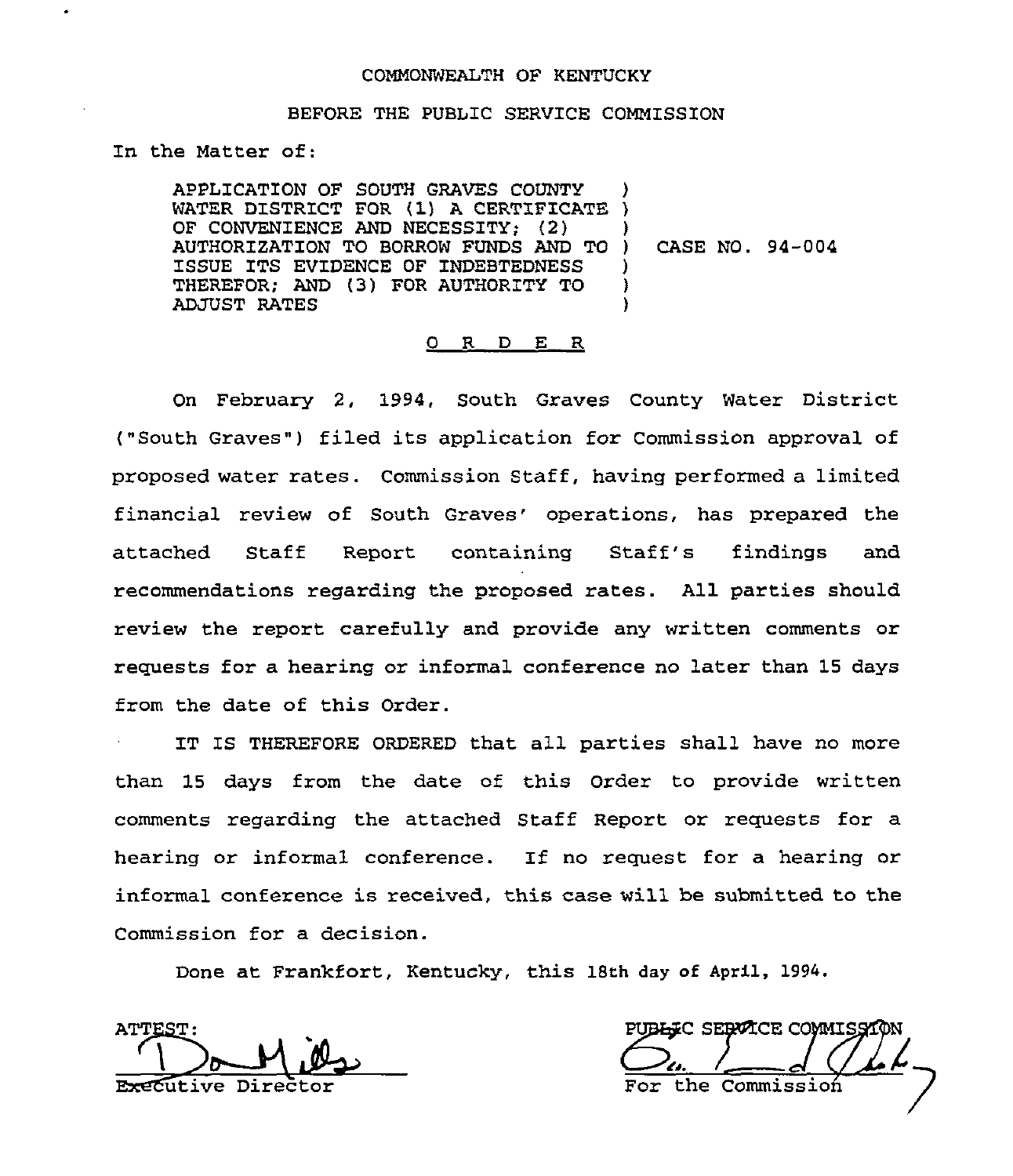### COMMONWEALTH OF RENTUCKY

### BEFORE THE PUBLIC SERVICE COMMISSION

### In the Matter of:

 $\ddot{\phantom{0}}$ 

APPLICATION OF SOUTH GRAVES COUNTY APPLICATION OF SOUTH GRAVES COUNTY<br>WATER DISTRICT FOR (1) A CERTIFICATE )<br>A CERTIFICATE DUR UTOLOGENI (2) OF CONVENIENCE AND NECESSITY; (2) AUTHORIZATION TO BORROW FUNDS AND TO ISSUE ITS EVIDENCE OF INDEBTEDNESS THEREFOR; AND (3) FOR AUTHORITY TO ADJUST RATES ) ) ) CASE NO. 94-004 ) ) )

#### STAFF REPORT

Prepared By: Jack Scott Lawless, CpA Public Utility Financial Analyst Water and Sewer Revenue Requirements Branch Division of Financial Analysis

Prepared By: John Geoghegan Public Utility Rate Analyst Communications, Water and Sewer Rate Design Branch Rates and Research Division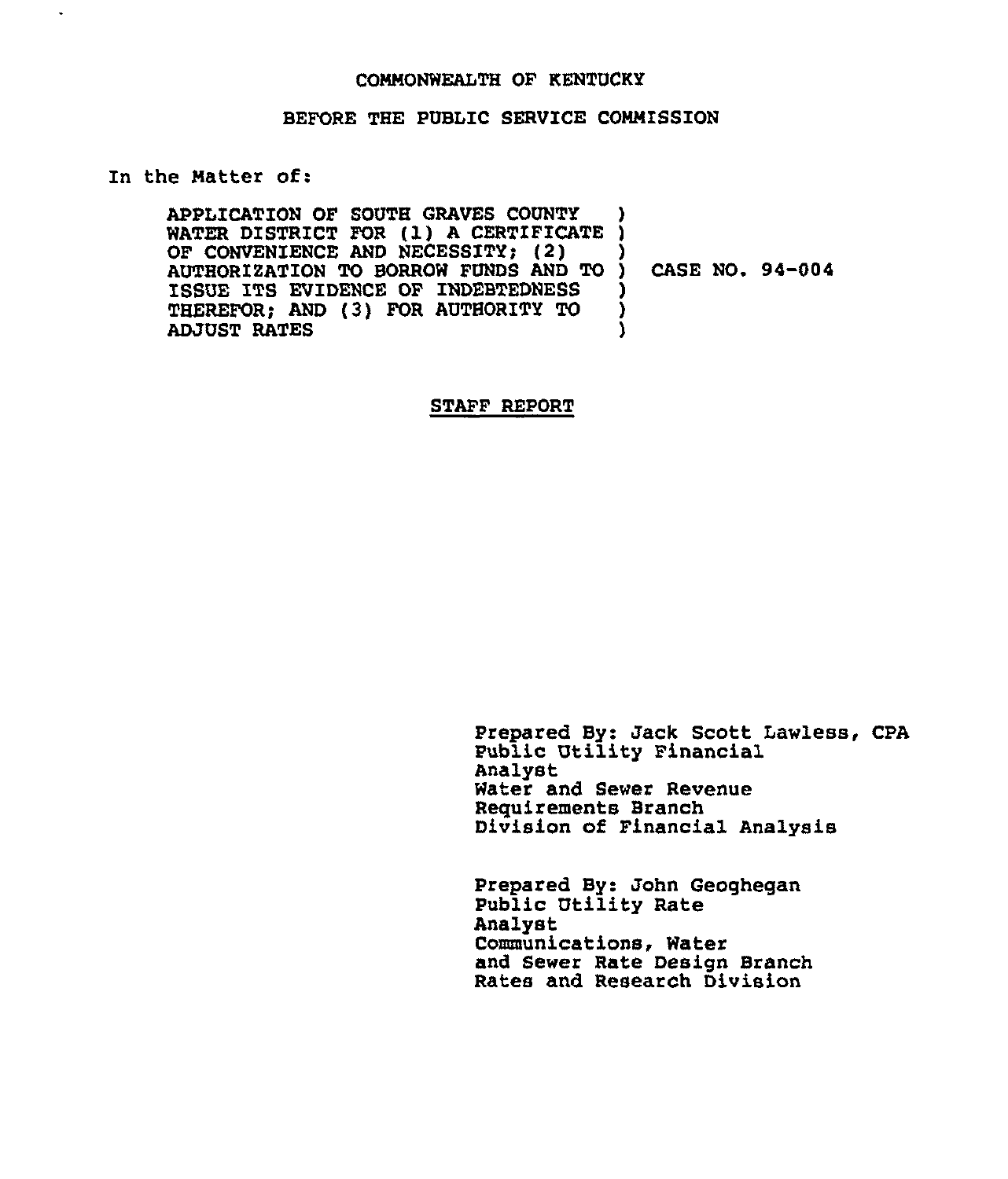### STAFF REPORT

#### **ON**

### SOUTH GRAVES WATER DISTRICT

### CASE NO. 94-004

### A. Preface

On February 2, 1994, South Graves Water District ("South Graves" ) filed its application with the Kentucky Public Service Commission ("Commission") seeking approval to increase its tariffed rates by 120.42 percent, an increase in annual operating revenues of \$165,210.

In order to evaluate the requested increase , the Commission Staff ("Staff") chose to perform a limited financial review of South Graves' operations for the test period, the twelve month period ending August 31, 1993. Jack Scott Lawless, of the Commission's Financial Analysis Division, conducted the review at South Graves' office in Wingo, Kentucky. John Geoghegan, of the Commission's Rates and Research Division, performed his review at the offices of the Commission in Frankfort, Kentucky.

The findings of the field review have been reduced to writing in this report. Mr. Geoghegan is responsible for the sections related to operating revenues and rate design. The remaining sections of this report were prepared by Mr. Lawless. Based upon the findings of this report, Staff recommends that South Graves be allowed to increase its normalized operating revenues by 113.15 percent, an increase in annual operating revenues of \$157 521.

# Scope

The scope of the review was limited to obtaining information to determine whether test period operating revenues and expenses were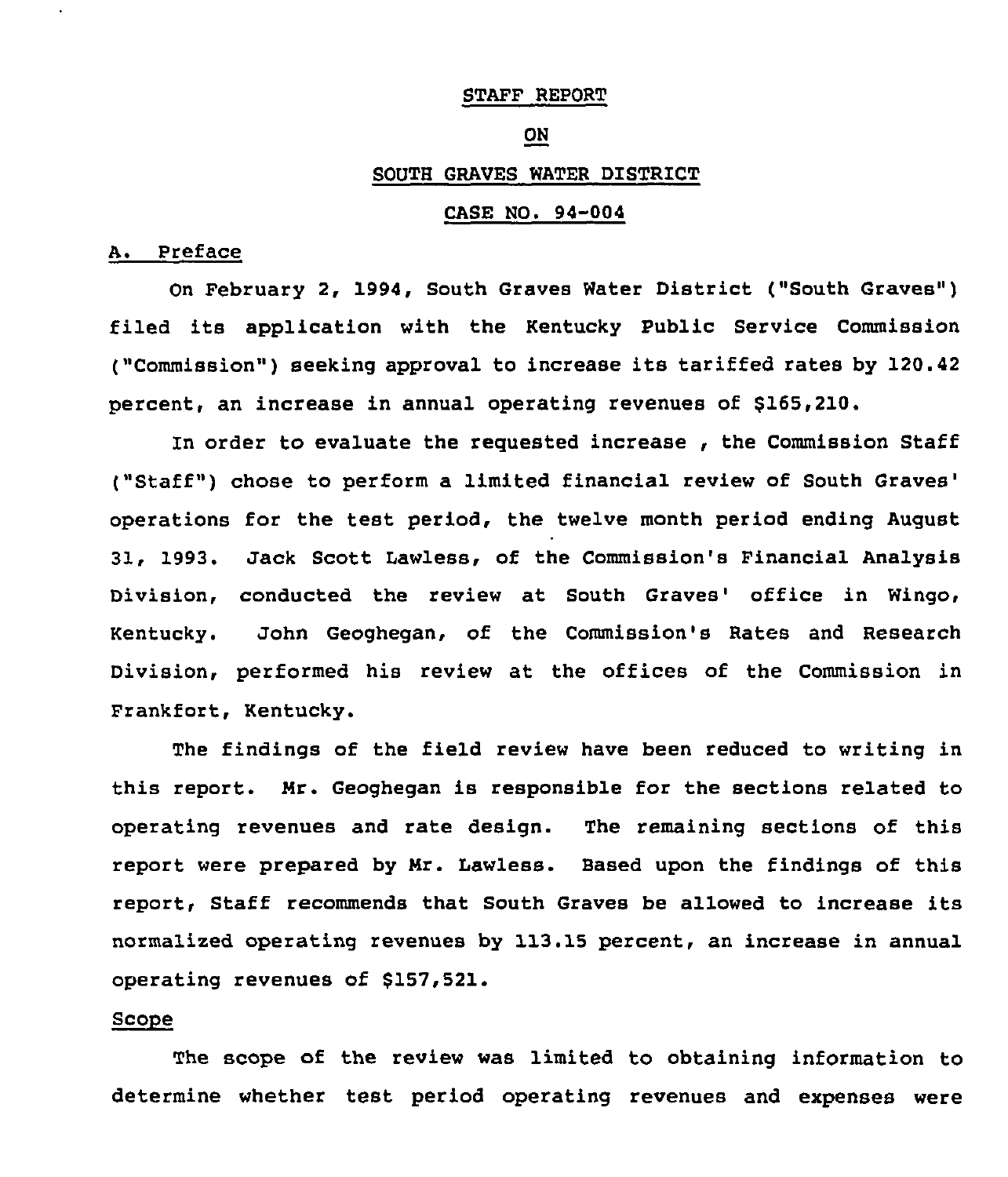Staff Report PSC Case No. 94-004 Page 2 of 7

 $\ddot{\phantom{0}}$ 

representative of normal operations. Insignificant or immaterial discrepancies were not pursued and are not addressed herein.

During the course of the review, South Graves was advised that all proposed adjustments to test year expenses must be supported by some form of documentation and that all such adjustments must be known and measurable as well as reasonable.

### B. Analysis of Operating Revenues and Expenses

#### Operating Revenue

South Graves provided a billing analysis in its application for the test year showing revenue from water sales of \$139,218. Exhibit F of the application, Monthly Operating Revenues and Expenses, showed a total of \$137,196 in revenue from water sales, an adjustment of \$2,022.

### Operatinq Expenses

South Graves reported operating expenses of \$122,485 for the test year which it proposed to increase by \$28,617. Staff has adjusted test year operating expenses in the amount of \$10,466. South Graves' and Staff's adjustments are discussed in the following sections of this report. Staff's adjustments are shown on Appendix <sup>B</sup> attached to this report.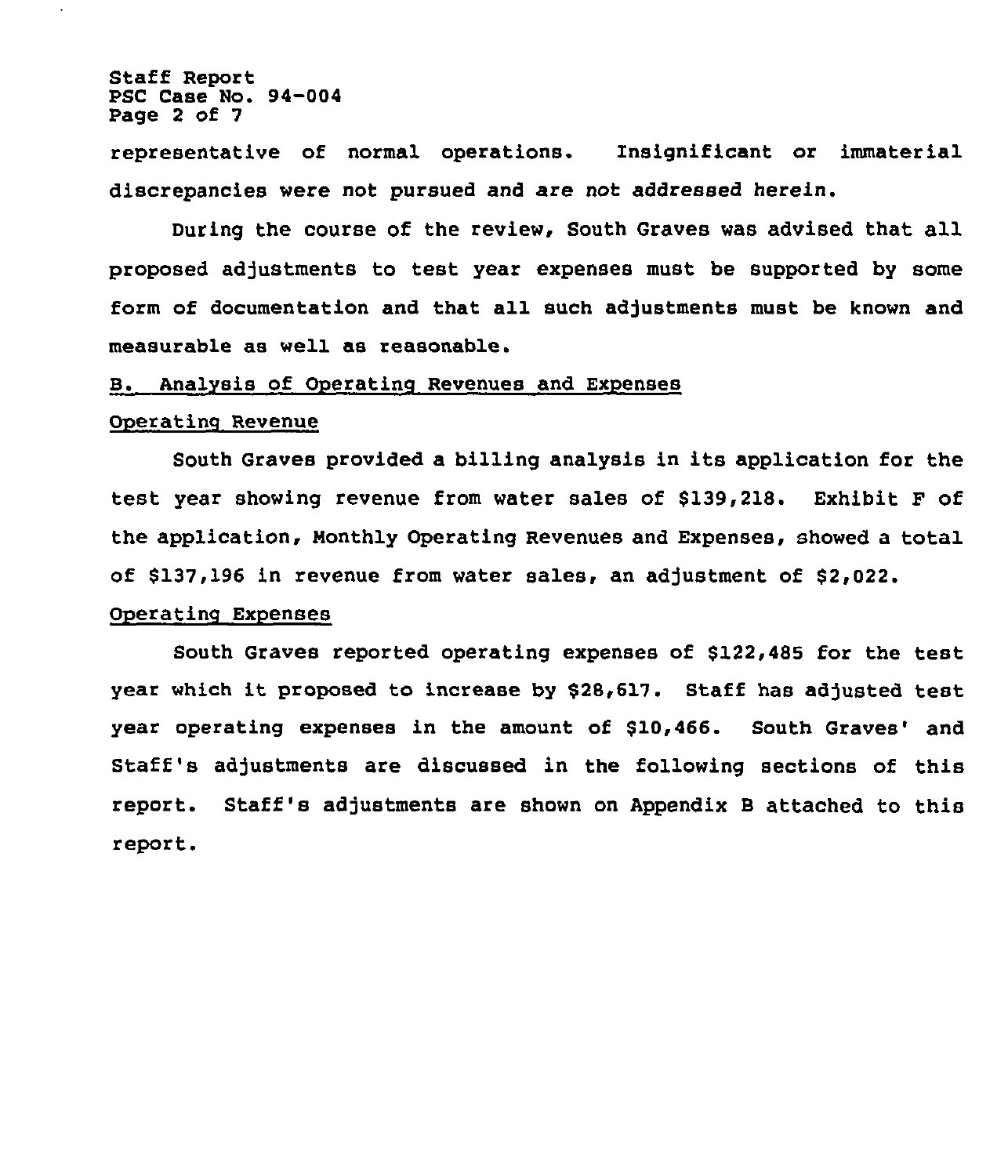Staff Report PSC Case No. 94-004 Page 3 of 7

 $\ddot{\phantom{0}}$ 

### Source of Supply

Staff has reduced source of supply expenses by  $$1,133<sup>1</sup>$  to reflect the <sup>3</sup> year amortization of test year tank repair. During the test year South Graves paid \$1,700 to repair a leak in a water tower. This item is an operating expense that will benefit South Graves for more than one period and is nonrecurring in nature. Therefore, Staff recommends that the cost of the repair be amortized over three years,

Staff has also decreased source of supply expenses by  $$1,340^2$  in order to eliminate test year purchases which should have been capitalized. The appropriate recovery will be allowed in Staff's depreciation adjustment,

### Administrative and General

South Graves proposed to increase test year administrative and general expenses by \$1,632 to recover the proposed KIA loan servicing fee. Staff agrees with this adjustment and has included it in its revenue requirements determination.

| 1                       | Cost of repair<br>Amortize over 3 years | 1,700<br>s          |
|-------------------------|-----------------------------------------|---------------------|
|                         | Annual recovery<br>Less: Test year      | 567<br>(1,700)      |
|                         | Adjustment                              | (1, 133)            |
| $\overline{\mathbf{2}}$ | Cost of Pump<br>Cost of Land            | s<br>(840)<br>(500) |
|                         | Adjustment                              | (1, 340)            |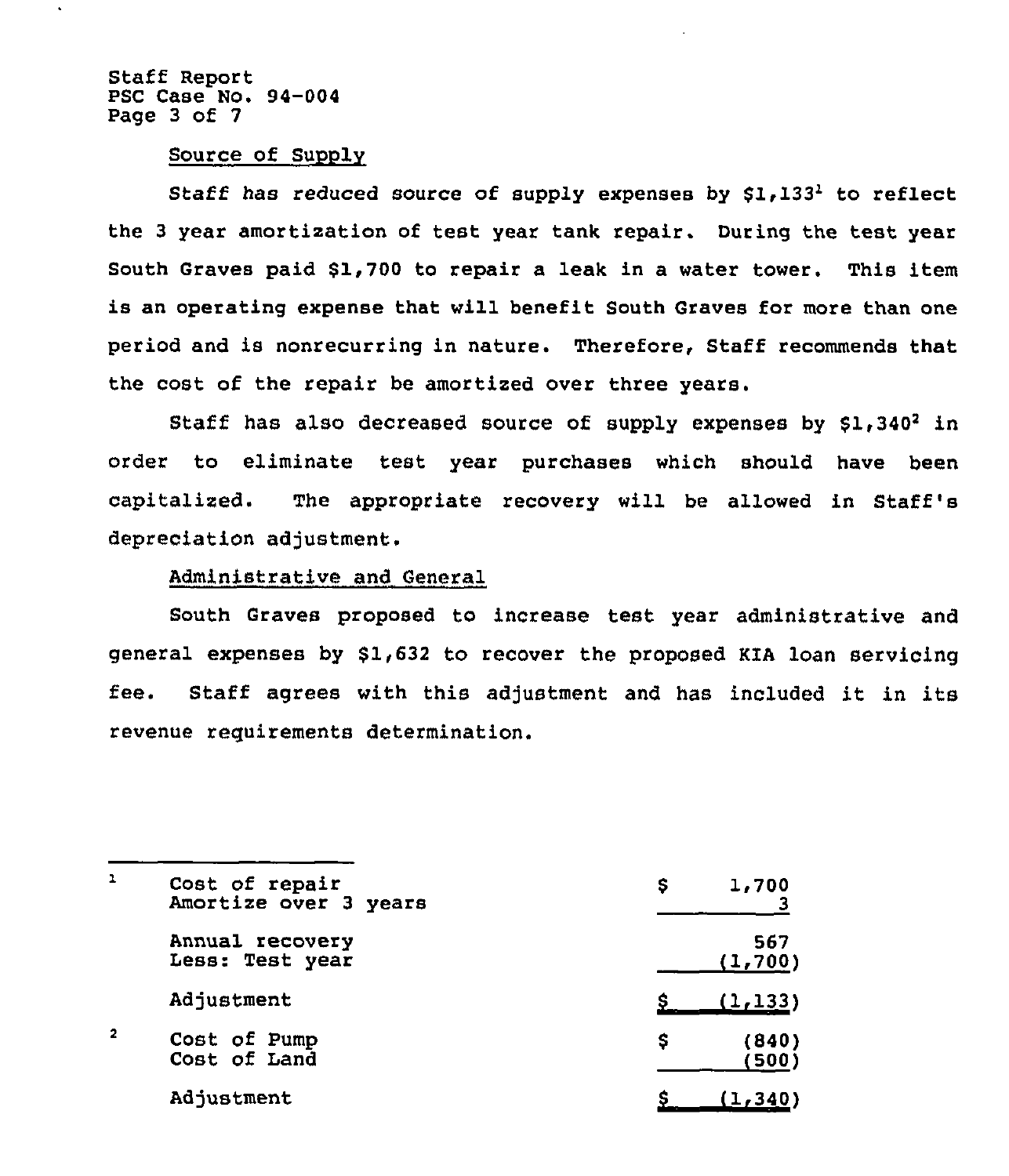Staff Report PSC Case No. 94-004 Page 4 of 7

### Salaries and Wages

South Graves allocated test year salaries and wages of \$38,392 to its operation and maintenance expense accounts. Staff has decreased this amount by  $$8,376<sup>3</sup>$  to reflect South Graves' employees and their pay rates as of the date of Staff's field review.

# Taxes Other Than Income Taxes

The taxes other than income taxes expense account has been adjusted in conjunction with the salaries and wages adjustment. This results in a decrease of \$6414.

### Rate Case Amortization

South Graves proposed a rate case expense amortization adjustment in the amount of \$3,500. However, the cost of the rate case has been included in the proposed construction project financing as shown on Page <sup>3</sup> of Petitioner's Exhibit L. Therefore, this adjustment has been eliminated to prevent double recovery of the expense.

# Loss on Disposal of Asset

South Graves proposed to include as a revenue requirement a \$4,123 loss on the disposal of an asset. It is Staff's position that this loss is a one-time, nonrecurring event. Since rates are set prospectively, this adjustment should not be included in the revenue requirement

| 3 | Pro forma Salaries and Wages<br>Less: Test year | 30,016<br>s<br>(38, 392) |
|---|-------------------------------------------------|--------------------------|
|   | Adjustment                                      | (8, 376)                 |
| 4 | Salary adjustment<br>Times: FICA tax rate       | 8,376<br>s<br>7.65%      |
|   | Adjustment                                      | (641)                    |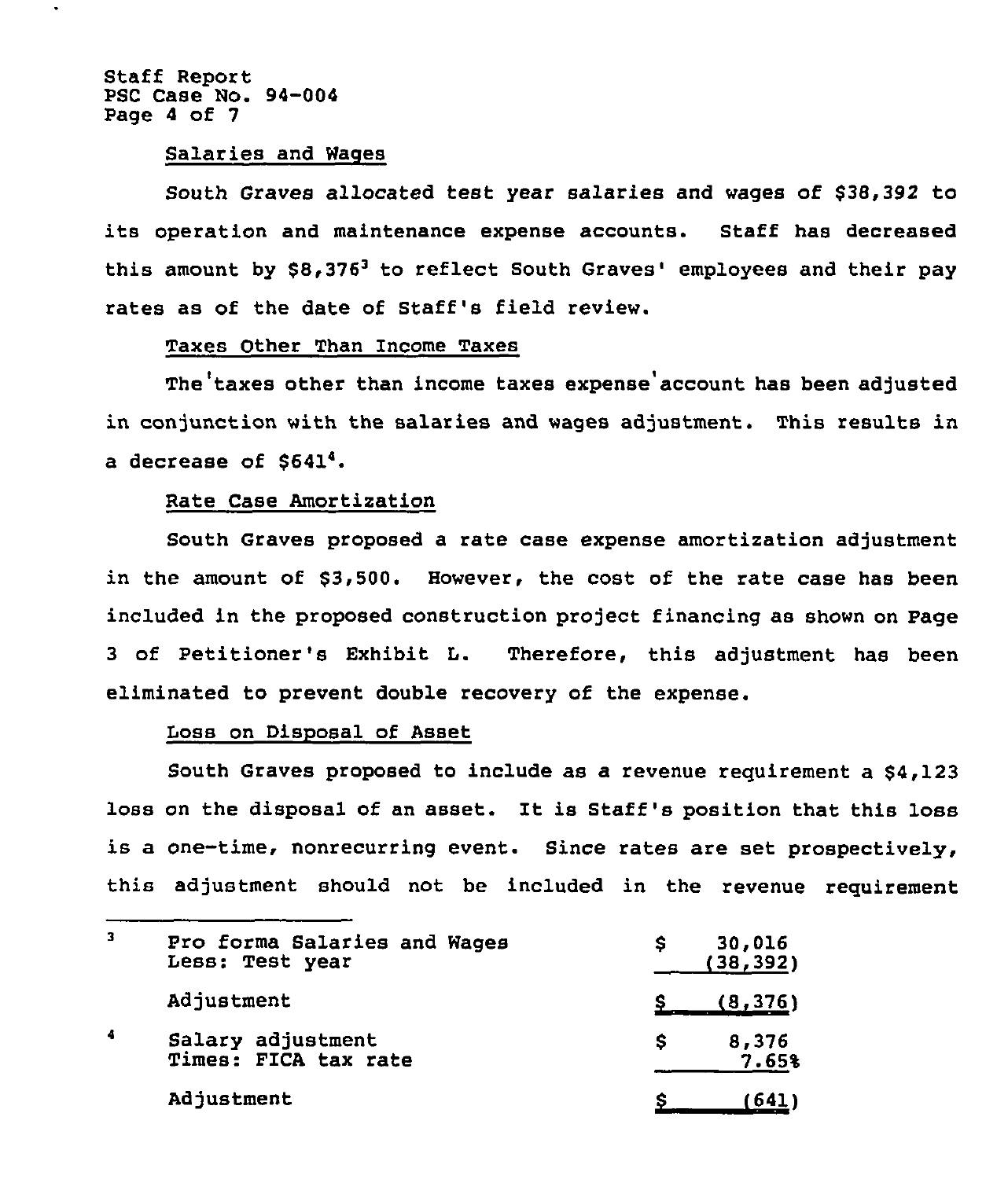Staff Report PSC Case No. 94-004 Page 5 of 7

l.

determination and has not been incorporated into the recommended revenue requirement.

### Depreciation

South Graves proposed to increase test year depreciation expense by \$ 19,362 as a result of the proposed construction in this case. Staff agrees with this adjustment and has incorporated it in its determination of pro forma revenue requirements.

Staff has also adjusted test year depreciation to allow the cost recovery of the pump that was eliminated from operating expenses in a previous adjustment and to allow recovery for a post test period purchase of a computer for \$5,894. The resulting adjustment reflects the <sup>7</sup> year depreciable lives of these assets and is an increase to test year depreciation expense of \$962.

### C. Revenue Requirements Determination

The approach frequently used by this Commission to determine revenue requirements for water districts with outstanding bond issuances such as South Graves, is a 120 percent debt service coverage on the average annual debt service payment. By utilizing this approach, Staff has calculated an increase in normalized operating revenues of \$157,521.

| Adjusted Operating Expenses | \$132,951 <sup>5</sup> |
|-----------------------------|------------------------|
| Average Annual Debt Service | $140,437^6$            |

 $\mathbf{S}$ See Appendix B 6 Annual Principal and Interest Payments: 1995 \$ 139,968 1996 140,803 1997 140,538 Average Annual Debt Service 8 140,437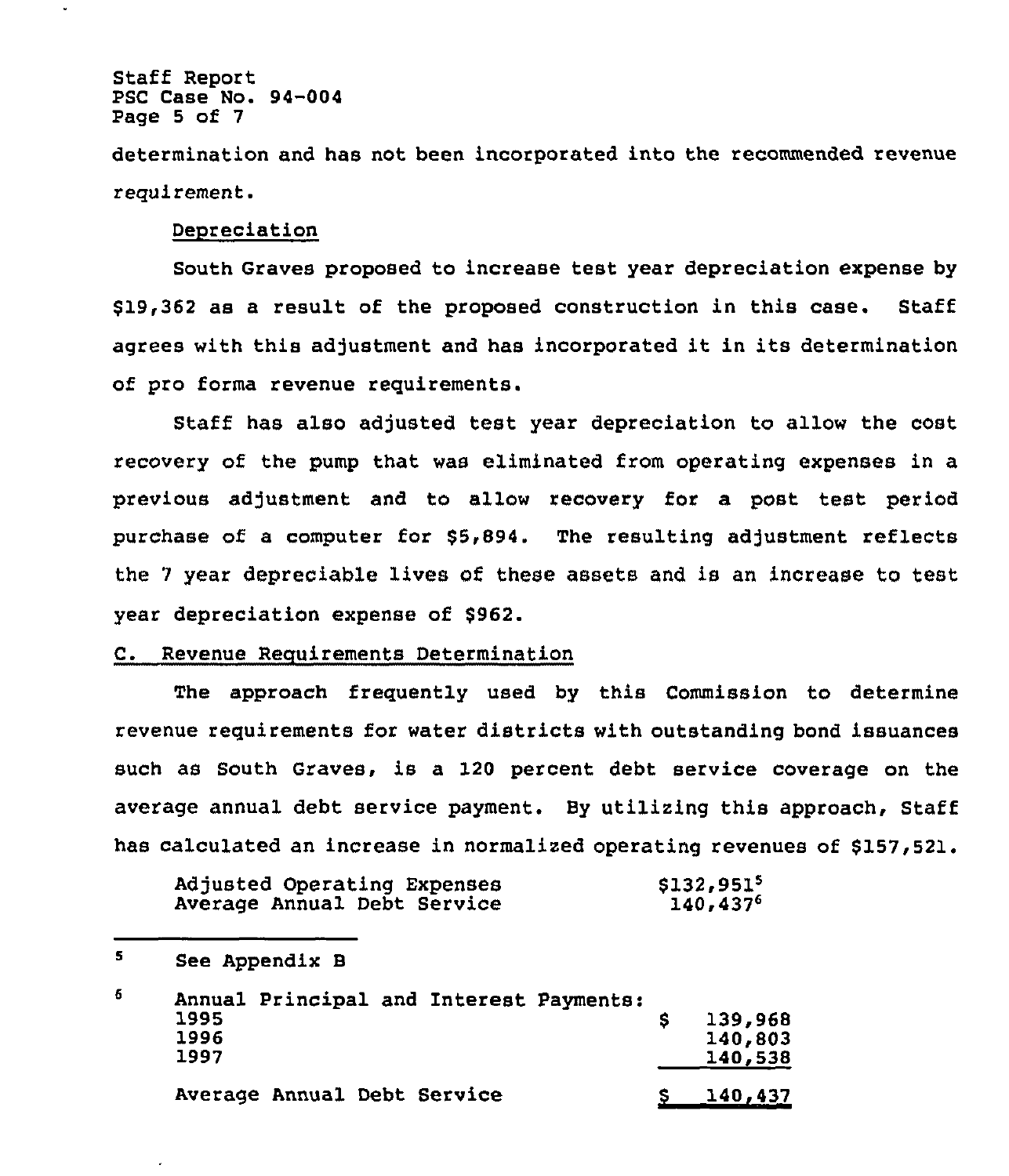Staff Report PSC Case No. 94-004 Page 6 of 7

| <b>20 Percent DSC</b>                                                  | $28,087^7$            |  |
|------------------------------------------------------------------------|-----------------------|--|
| <b>Total Revenue Requirement</b><br>Less: Normalized Operating Revenue | 301,475<br>(143, 954) |  |
| Required Increase                                                      | <u>\$157,521</u>      |  |

In its revised calculation of its debt service revenue requirement, South Graves included a delinquent FmHA note payment which was due January, 1994, and a 2 year loan for the purchase of a computer in the amounts of, \$17,621 and \$2,500, respectively. After discussing these issues with South Graves' office manager, Staff discovered that the delinquent FmHA payment is being paid at a rate of \$4,000 per month and that the loan for the computer purchase was for only 1 year. Both of these debts will be fully paid before the rates in this case become effective. Therefore, Staff has not included either of these debts in its revenue requirement determination.

# D. Rate Design

South Graves' present rate design includes metered customers on declining block rates, non-metered customers on flat monthly rates, and one contract customer on <sup>a</sup> flat monthly rate. However, its proposed rate design will place all customers on a uniform declining block rate design. Staff concludes that South Graves' proposed rate design will simplify its billing system and be more equitable to its customers.

The rates set out in Appendix A will produce \$296,739 in annual revenue from water sales.

| Average annual Debt Service<br>Times: Debt Service Coverage Rate | 140,437<br>20% |
|------------------------------------------------------------------|----------------|
| Debt Service Coverage (DSC)                                      | 28,087         |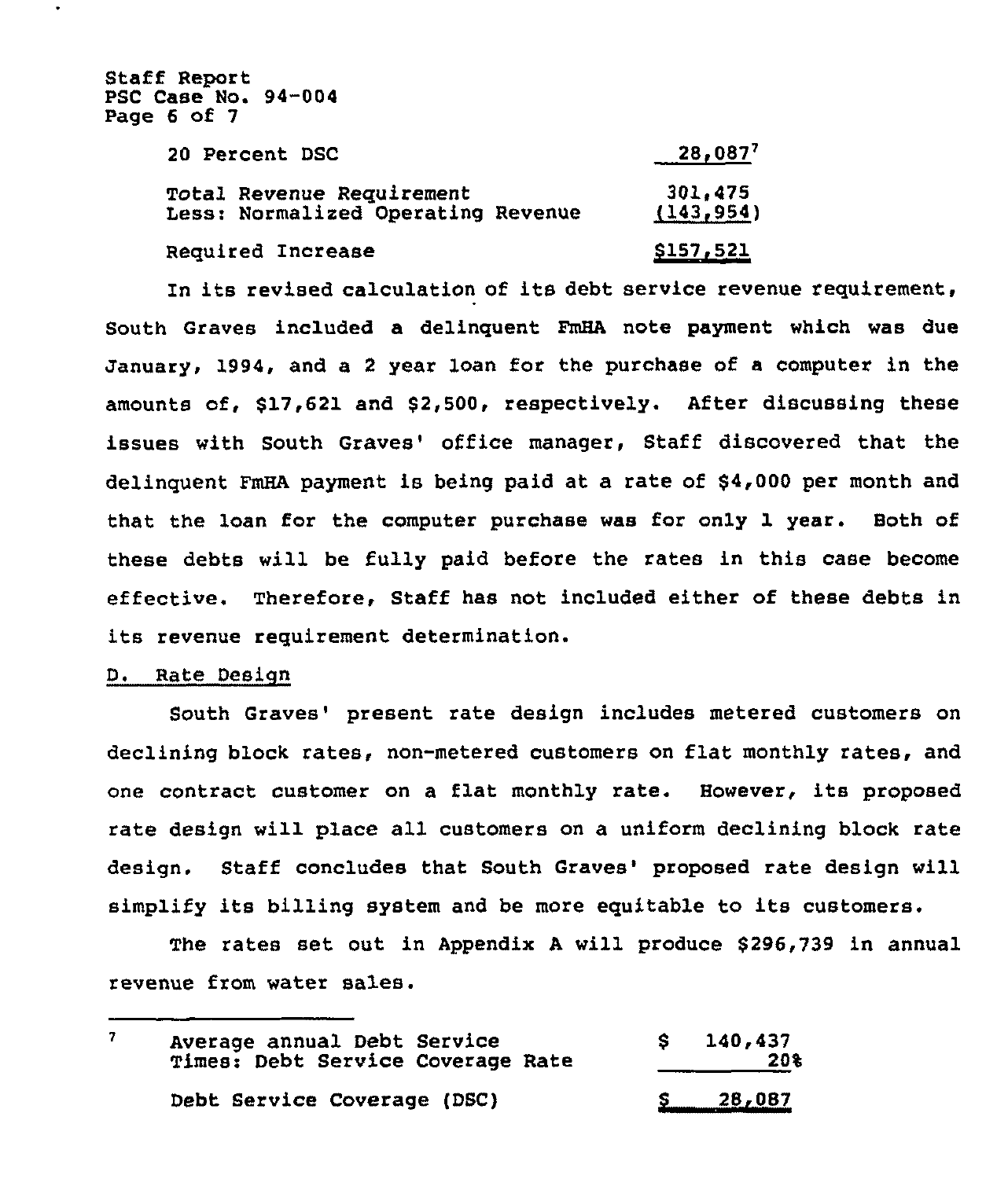Staff Report PSC Case No. 94-004 Page 7 of 7

E. Signatures

Scatt Hawless-CIA

Prepared By: Jack Scott Lawless, CPA<br>Public Utility Financial Analyst Water and Sewer Revenue Requirements Branch Rates and Tariffs Division

Prepared By: John Geoghegan<br>Prepared By: John Geoghegan Analyst Communications, Water and Sewer Rate Design Branch Research Division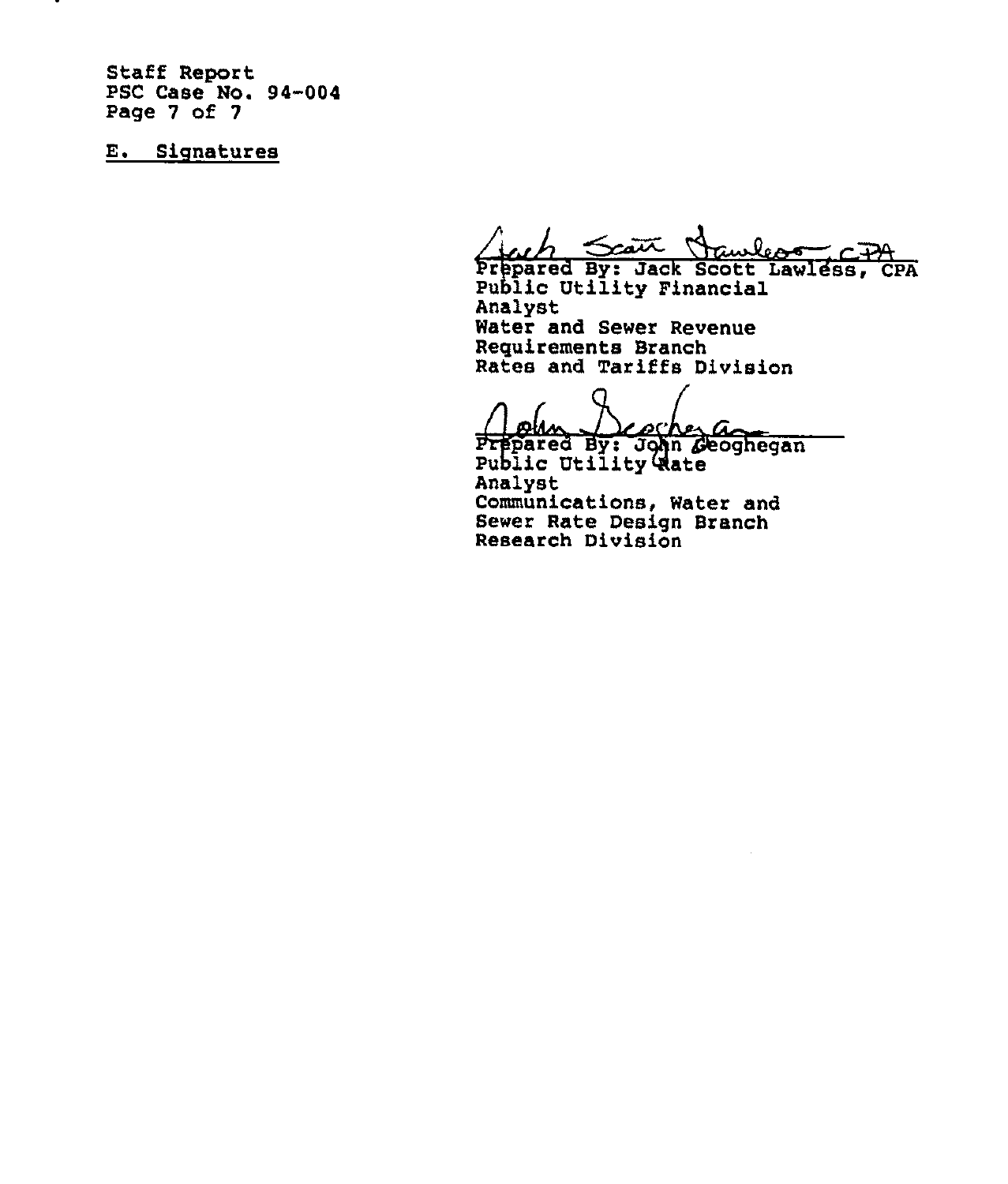# Appendix A

# South Graves County Water District

The following rates are recommended for South Graves County Water District.

# Nonthlv Rates

|      | First 2,000 gallons |
|------|---------------------|
|      | Next 3,000 gallons  |
| Next | $5,000$ gallons     |
| Next | $10,000$ gallons    |
| Next | 30,000 gallons      |
| Next | gallons<br>50,000   |
| Over | 100,000 gallons     |

\$14.25 (Minimum 8111) 6.87 per 1,000 gallons 6.62 per 1,000 gallons 6.38 per 1,000 gallons 5.89 per 1,000 gallons 4.91 per 1,000 gallons 3.43 per 1,000 gallons